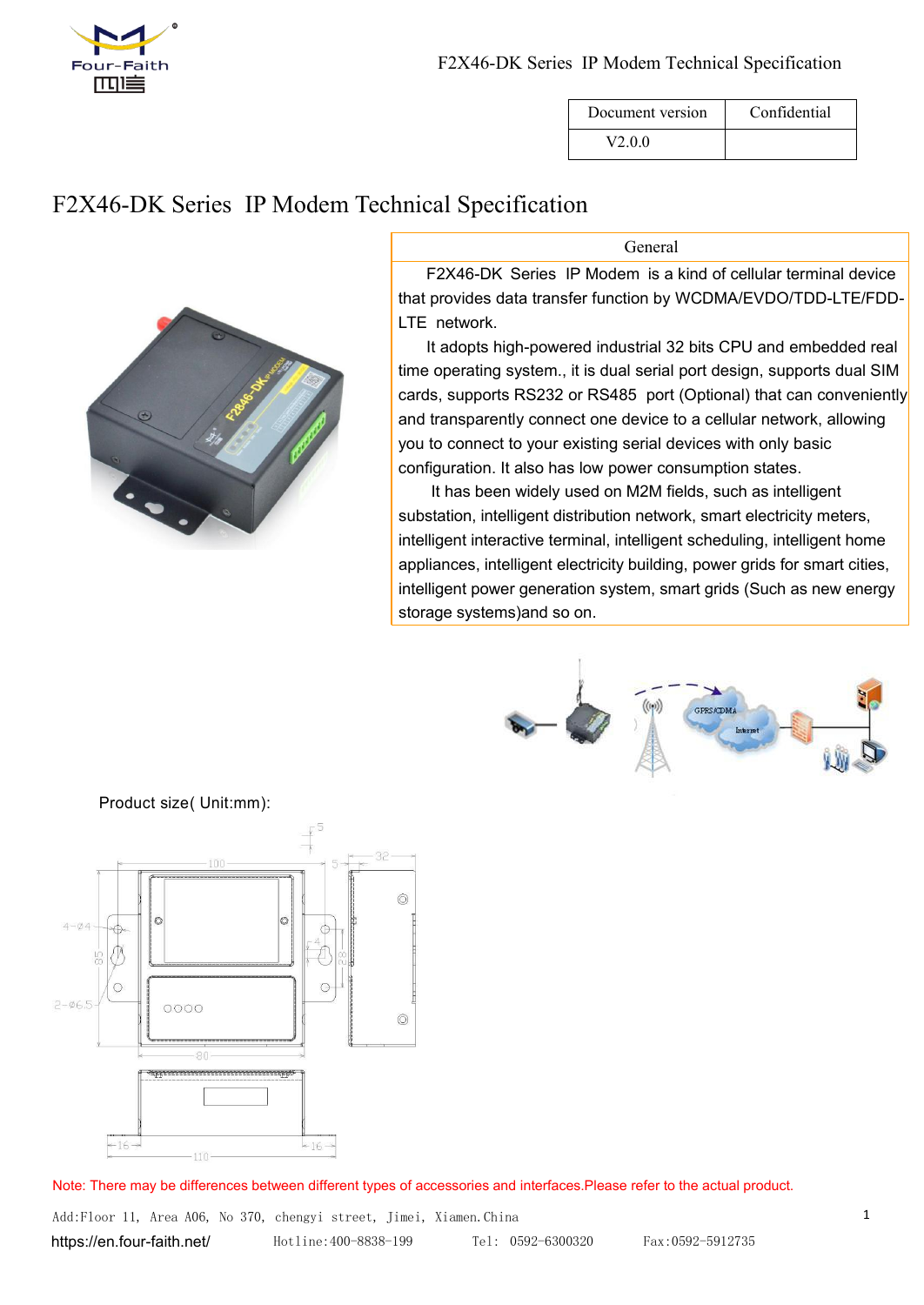

## **Product Features**

## **Design for Industrial Application**

- High-powered industrial cellular module
- ◆ High-powered industrial 32 bits CPU
- ◆ Low power consumption design, to

reduce the power dissipation in the most way

◆ Embedded Real-Time Clock (RTC)

◆ Metal shell, IP30.Metal enclosure is safely isolated with system , especially suitable for industrial control field applications

- ◆ Power range: DC 5~36V
- ◆ Operating temperature-40~75℃

#### **Stability and Reliability**

◆ Support hardware and software WDT

 $\blacklozenge$  Support auto recovery mechanism, including online detect, auto redial when offline to make it always online

◆ RS232/RS485 ports:15KV ESD and surge protection

◆ Power port: reverse-voltage and overvoltage protection

◆ SIM/UIM port: 15KV ESD protection

## **Standard and Convenience**

◆ Support standard RS232/RS485 ports

(Optional) that can connect to serial devices directly

◆ Support intellectual mode, enter into communication state automatically when power | | signal value and so on. is on

◆ Provide management software for remote management (Optional)

◆ Support a variety of working modes which make it easy and flexible to use

◆ Convenient configuration and maintenance interface

 $\blacklozenge$  Support the serial update, remote update, can export the serial log

 Wall mounted , easy installation, fast fixing, conveniently and quickly

#### **High-performance**

- ♦ Support TCP server and support 4 TCP client connection (optional)
- ◆ Support protocol conversion between ModBus and RTU/TCP (optional)

 $\blacklozenge$  Support dual data center backup transmission and multiple data center synchronous transmission (5 data centers)

 $\triangle$  Support multi data centers and it can support 1-5 data centers at the same time

◆ Support protocol conversion between 101 and 104 (optional)

◆ Support standard TCP/UDP protocol, support data transfer transparently

 $\blacklozenge$  Support login security authentication

 Multiple indicator lights that can indicate a variety of system states

 $\blacklozenge$  Support read deivce status in real-time by serial ports, such as IMEI, SIM card status, IP address,

◆ Support dual SIM cards.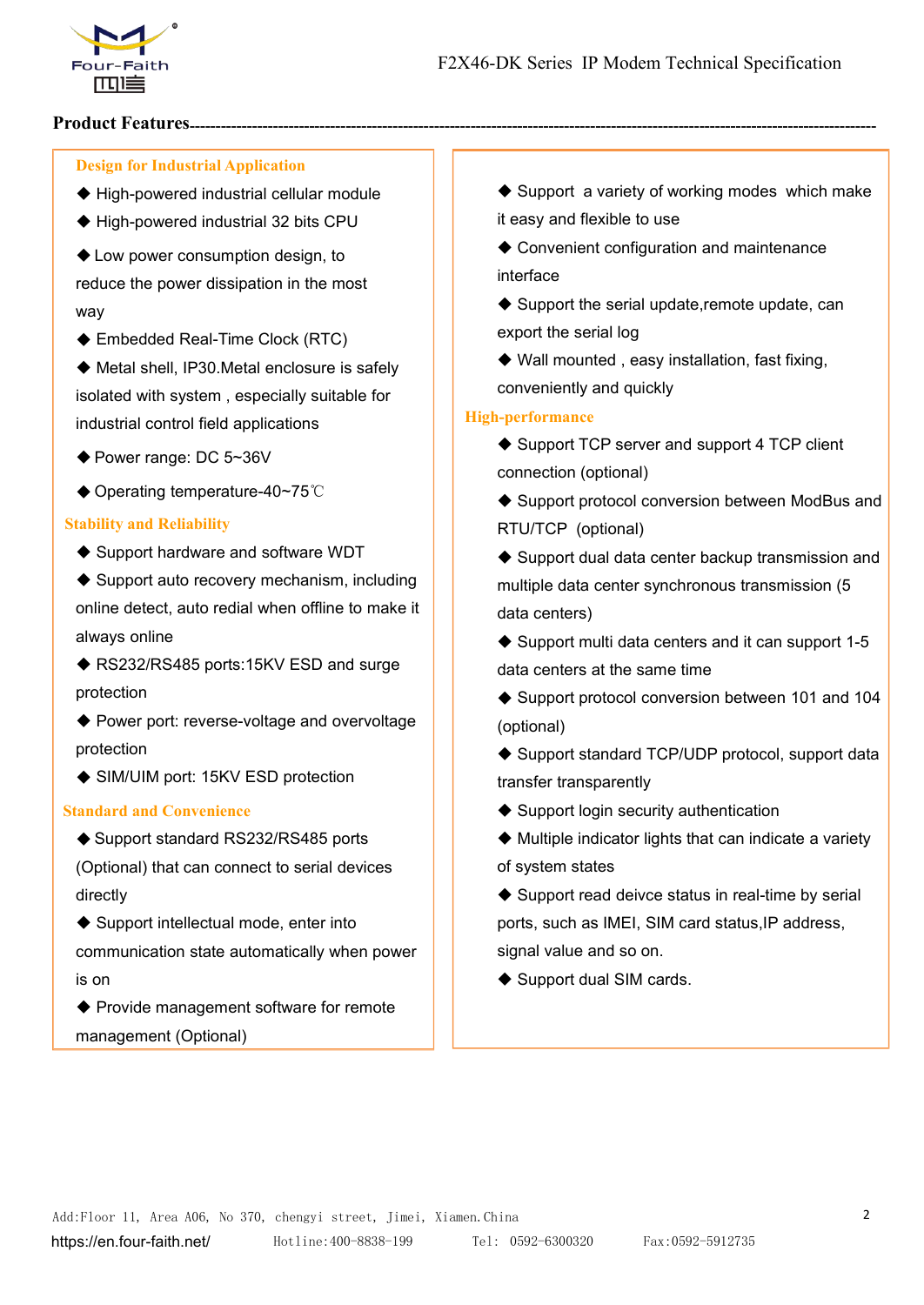

# **Product Specification-------**

#### **Wireless parameters**

| <b>Item</b>                 | <b>Content</b>                                                                                                                                                                                                                        |  |
|-----------------------------|---------------------------------------------------------------------------------------------------------------------------------------------------------------------------------------------------------------------------------------|--|
|                             | F2446-DK WCDMA Dual-SIM IP MODEM                                                                                                                                                                                                      |  |
| Standard and<br><b>Band</b> | DC-HSPA+/HSPA+/HSDPA/HSUPA/UMTS 850/1900/2100MHz<br>850/900/1900/2100MHz (Optional)<br>GSM850/900/1800/1900MHz<br><b>GPRS/EDGE CLASS 12</b>                                                                                           |  |
| <b>Bandwidth</b>            | DC-HSPA+:Download speed 42Mpbs, Upload speed 5.76 Mbps<br>HSPA+:Download speed 21Mpbs, Upload speed 5.76 Mbps<br>HSDPA:Download speed 7.2Mbps<br>HSUPA: Upload speed 5.76Mbps UMTS: 384Kbps                                           |  |
| TX power                    | $<$ 24dBm                                                                                                                                                                                                                             |  |
| RX sensitivity              | $<$ -109dBm                                                                                                                                                                                                                           |  |
|                             | F2646-DK EVDO Dual-SIM IP MODEM                                                                                                                                                                                                       |  |
| Standard and<br><b>Band</b> | CDMA2000 1X EVDO Rev A 800MHz, 800/1900MHz (Optional), 450MHz (Optional)<br>CDMA2000 1X EVDO Rev B 800/1900MHz (Optional)<br>IS-95 A/B and CDMA2000 1xRTT                                                                             |  |
| <b>Bandwidth</b>            | EVDO Rev. A: Download speed 3.1Mbps, Upload speed 1.8Mbps<br>EVDO Rev. B: Download speed 14.7Mbps, Upload speed 5.4Mbps (Optional)                                                                                                    |  |
| TX power                    | $<$ 23dBm                                                                                                                                                                                                                             |  |
| RX sensitivity              | $<$ -104dBm                                                                                                                                                                                                                           |  |
|                             | F2746-DK TDD-LTE Dual-SIM IP MODEM                                                                                                                                                                                                    |  |
| Standard and<br><b>Band</b> | LTE TDD 2600/1900/2300MHz(Band 38/39/40), 800/1400/1800MHz(Band<br>27/61/62)(Optional)<br>TD-SCDMA 2010/1900MHz(A/F: Band 34/39)<br>GSM/GPRS/EDGE 900/1800/1900MHz                                                                    |  |
| <b>Bandwidth</b>            | LTE TDD: Download speed 61 Mbps, Upload speed 18 Mbps<br>TD-HSPA+:Download speed 4.2Mbps, Upload speed 2.2Mbps<br>TD-HSPA: Download speed 2.8Mbps, Upload speed 2.2Mbps                                                               |  |
| TX power                    | $<$ 23dBm                                                                                                                                                                                                                             |  |
| RX sensitivity              | $< -97$ d $Bm$                                                                                                                                                                                                                        |  |
|                             | F2846-DK FDD-LTE Dual-SIM IP MODEM                                                                                                                                                                                                    |  |
| Standard and<br>Band        | LTE FDD 2600/2100/1800/900/800MHz, 700/1700/2100MHz (Optional)<br>DC-HSPA+/HSPA+/HSDPA/HSUPA/UMTS 850/900/2100MHz, 800/850/1900/2100MHz<br>(Optional)<br>EDGE/GPRS/GSM 850/900/1800/1900MHz,<br><b>GPRS CLASS 10</b><br>EDGE CLASS 12 |  |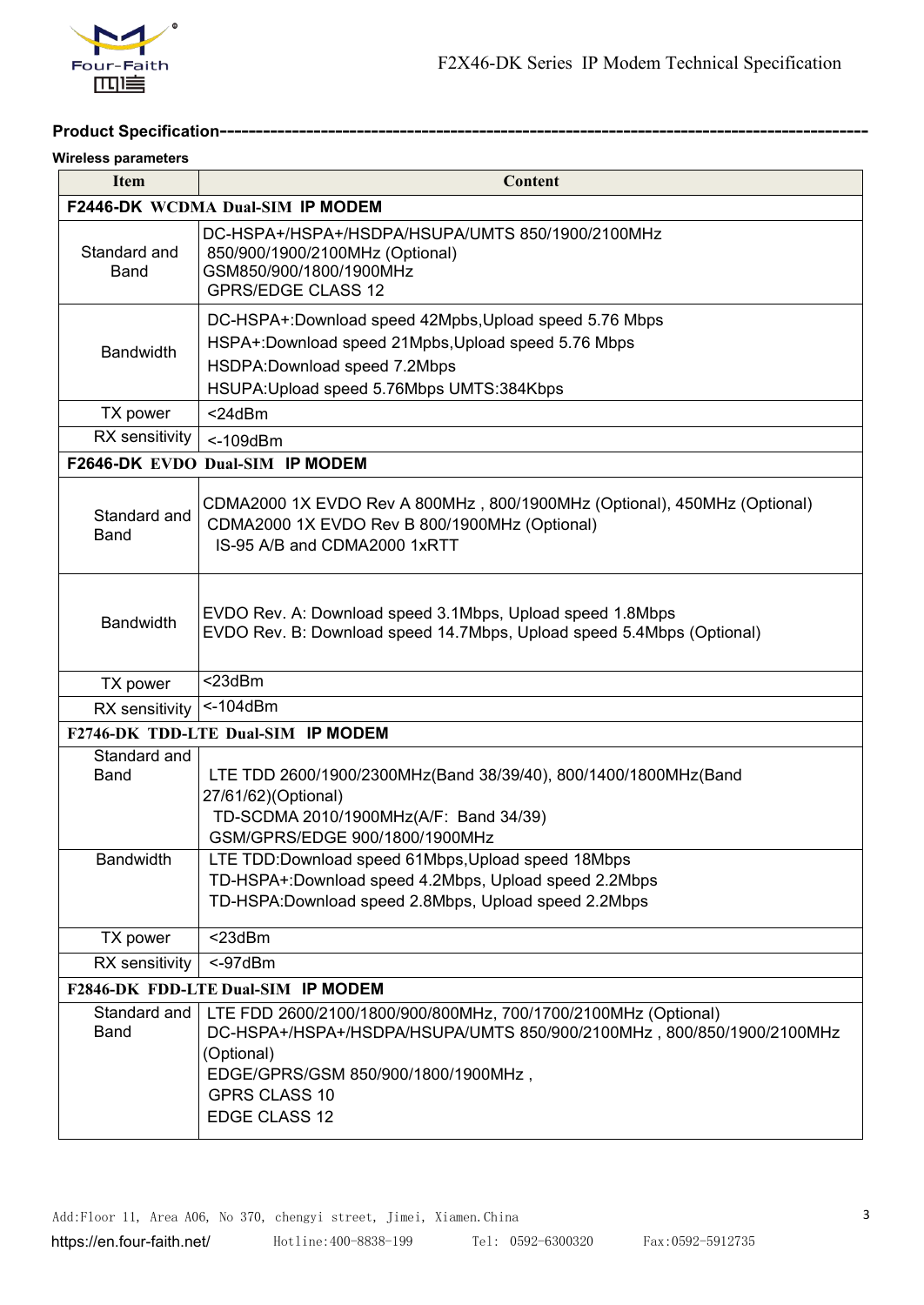

| □□□=                         |                                                                                   |
|------------------------------|-----------------------------------------------------------------------------------|
| <b>Bandwidth</b>             | LTE FDD: Download speed 100Mbps, Upload speed 50Mbps                              |
|                              | DC-HSPA+:Download speed 42Mpbs, Upload speed 5.76 Mbps                            |
|                              | HSPA+:Download speed 21Mpbs, Upload speed 5.76 Mbps                               |
|                              | HSDPA:Download speed 7.2Mbps, HSUPA:Upload speed 5.76Mbps                         |
|                              | UMTS:384Kbps                                                                      |
| TX power                     | $<$ 23dBm                                                                         |
| RX sensitivity $ <$ -93.3dBm |                                                                                   |
|                              | <b>F2A46-DK LTE Dual-SIM IP MODEM</b>                                             |
|                              | Standard and Support the entire network: LTE FDD, LTE TDD, EVDO, WCDMA, TD-SCDMA, |
| <b>Band</b>                  | CDMA1X、GPRS/EDGE                                                                  |
| <b>Bandwidth</b>             | LTE FDD: Download speed 100Mbps, Upload speed 50Mbps                              |
|                              | LTE TDD:Download speed 61Mbps, Upload speed 18Mbps                                |
|                              | DC-HSPA+:Download speed 42Mpbs, Upload speed 5.76 Mbps TD-HSPA+:Download          |
|                              | speed 4.2Mbps, Upload speed 2.2Mbps EVDO Rev. A:Download speed 3.1Mbps, Upload    |
|                              | speed 1.8Mbps                                                                     |
| TX power                     | $<$ 23dBm                                                                         |
| $RX$ sensitivity             | <-93.3dBm                                                                         |
|                              |                                                                                   |

## **Interface type**

| <b>Item</b> | <b>Content</b>                                                                                                                                                                                        |
|-------------|-------------------------------------------------------------------------------------------------------------------------------------------------------------------------------------------------------|
| SDI         | Num.of ports:2<br>Port 1:RS232<br>Port 2:RS232(Standard)/ RS485(Optional)<br>Serial port type : Terminal interface<br>Stop bits: $1 \times 2$<br>Parity: none, even, odd,<br>Baud rate: 300~115200bps |
| Antenna     | Standard SMA female antenna interface, 50 ohm                                                                                                                                                         |
| SIM/UIM     | 2 pcs of standard clamshell socket interface, support 1.8V/3V SIM/UIM card, 15KV ESD                                                                                                                  |
| Indicator   | Power, Module, SIM, Status                                                                                                                                                                            |

## **Power supply**

| Item                   | Content     |
|------------------------|-------------|
| Standard               | DC 12V/0.5A |
| Power range   DC 5~36V |             |

## **Consumption**

| <b>Item</b>   |             | Content    |
|---------------|-------------|------------|
| Communication | 120mA@12VDC | 255mA@5VDC |
| Standby       | 41 mA@12VDC | 85 mA@5VDC |
| Sleeping mode | 3mA@12VDC   | 6mA@5VDC   |

## **Physical Characteristics**

| Item      | Content                     |  |
|-----------|-----------------------------|--|
| Housing   | Metal, IP30                 |  |
| Dimension | 110x85x32mm(Except antenna) |  |